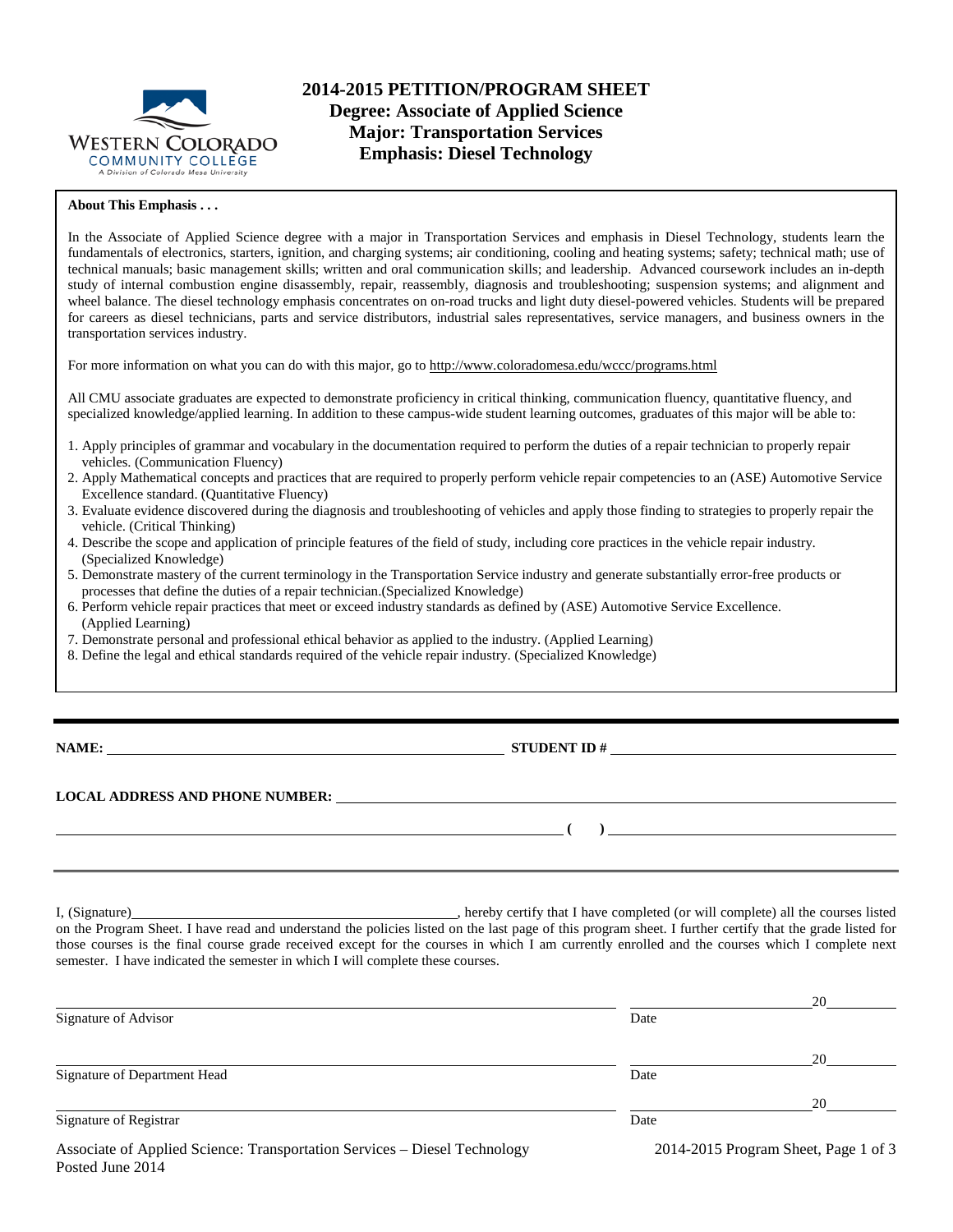### **Students should work closely with a faculty advisor when selecting and scheduling courses prior to registration.**

Degree Requirements:

- 69 semester hours total (A minimum of 16 taken at CMU in no fewer than two semesters).
- 2.00 cumulative GPA or higher in all CMU coursework and a "C" or better must be achieved in coursework toward major content area.
- Pre-collegiate courses (usually numbered below 100) cannot be used for graduation.
- A student must follow the CMU graduation requirements either from 1) the program sheet for the major in effect at the time the student officially declares a major; or 2) a program sheet for the major approved for a year subsequent to the year during which the student officially declares the major and is approved for the student by the department head. Because a program may have requirements specific to the degree, the student should check with the faculty advisor for additional criteria. It is the student's responsibility to be aware of, and follow, all requirements for the degree being pursued. Any exceptions or substitutions must be approved by the student's faculty advisor and Department Head.
- When filling out the program sheet a course can be used only once.
- See the "Undergraduate Graduation Requirements" in the catalog for additional graduation information.

**GENERAL EDUCATION REQUIREMENTS** (Minimum 15 semester hours) See the current catalog for a list of courses that fulfill the requirements below. If a course is on the general education list of options and a requirement for your major, you must use it to fulfill the major requirement and make a different selection within the general education requirement.

| Course No Title                                                                                                                                           |   | Sem.hrs Grade Term/Trns                                             |
|-----------------------------------------------------------------------------------------------------------------------------------------------------------|---|---------------------------------------------------------------------|
| <b>Communication</b> (6 semester hours)                                                                                                                   |   |                                                                     |
| <b>ENGL 111 English Composition</b>                                                                                                                       | 3 |                                                                     |
| <b>ENGL 112 English Composition</b>                                                                                                                       | 3 |                                                                     |
| $-OR-$                                                                                                                                                    |   |                                                                     |
| <b>ENGL 111 English Composition and</b>                                                                                                                   | 3 |                                                                     |
| SPCH 101 Interpersonal Communication or                                                                                                                   | 3 |                                                                     |
| SPCH 102 Speechmaking                                                                                                                                     | 3 |                                                                     |
| Mathematics: MATH 107 Career Mathematics or higher (Minimum<br>3 semester hours)                                                                          | 3 |                                                                     |
| Social Science, Natural Science, Fine Arts or Humanities, Fine Arts,<br>or Humanities or Selected Applied Studies Courses* (Minimum 6)<br>semester hours) |   |                                                                     |
|                                                                                                                                                           |   | $\frac{1}{2}$ and $\frac{1}{2}$ and $\frac{1}{2}$ and $\frac{1}{2}$ |
|                                                                                                                                                           |   |                                                                     |
| *Please see your advisor for requirements specific to this program.                                                                                       |   |                                                                     |

### **Choose 29 semester hours from:**

TSTA 245 Manual Drive Trains (4) TSTA 275 Alignment and Suspension Service (3) TSTA 267 Body and Chassis Conrols (2) TSTA 287 Engine Performance and Emissions 2) TSTA 289 Alternative Fueled Vehicles (2) TSTD 177Air Systems Repair and Service (2) TSTD 215 Diesel Engine Reconditioning (5) TSTD 265 Diesel Engine Controls (3) TSTD 275 Heavy Duty Suspension (2) WELD 151 Introduction to Welding (3)

Course No Title Sem.hrs Grade Term/Trns

#### **OTHER LOWER DIVISION REQUIREMENTS**

**Wellness** (2 semester hours) KINE 100 Health and Wellness 1 KINA  $1 \qquad \qquad$   $1 \qquad \qquad$ 

#### **ASSOCIATE OF APPLIED SCIENCE: TRANSPORTATION SERVICES – DIESEL TECHNOLOGY COURSE REQUIREMENTS**

(52 semester hours)

# **Required Courses:** (23semester hours)

| TSTC 100 | Intro to Transportation Services 1     |   |  |
|----------|----------------------------------------|---|--|
| TSTC 101 | Vehicle Service and Inspection 2       |   |  |
| TSTC 110 | <b>Engine Fundamentals</b>             |   |  |
| TSTC 130 | Electrical Fundamentals                | 2 |  |
| TSTC 140 | Drive Train Fundamentals               |   |  |
| TSTC 160 | <b>Electronic Control Systems</b>      | 2 |  |
| TSTC 170 | Chassis Fundamentals                   |   |  |
| TSTC 171 | Brake System Fundamentals              | 2 |  |
| TSTC 180 | <b>Fuel System Fundamentals</b>        |   |  |
| TSTC 190 | Climate Control Fundamentals           |   |  |
| TSTG 120 | <b>Industrial Safety Practices</b>     | 3 |  |
| TSTG 150 | <b>Fluid Power</b>                     | 3 |  |
| TSTG220  | <b>Industry Employment Practices 3</b> |   |  |
|          |                                        |   |  |

#### **Choose 29 credit hours from list below.**

TSTD 285 Diesel Fuel Injection (2) TSTG 115 Gas Engine Reconditioning (4) TSTG 135 Electrical Component Repair (2) TSTG 140 Job Shop (4) TSTG 170 Practical Application (4) TSTG 175 Hydraulic Brake Service (2) TSTG 195 Climate Control Service (2) TSTG 240 Advanced Job Shop (4) TSTG270AdvancedPracticalApplications(4)